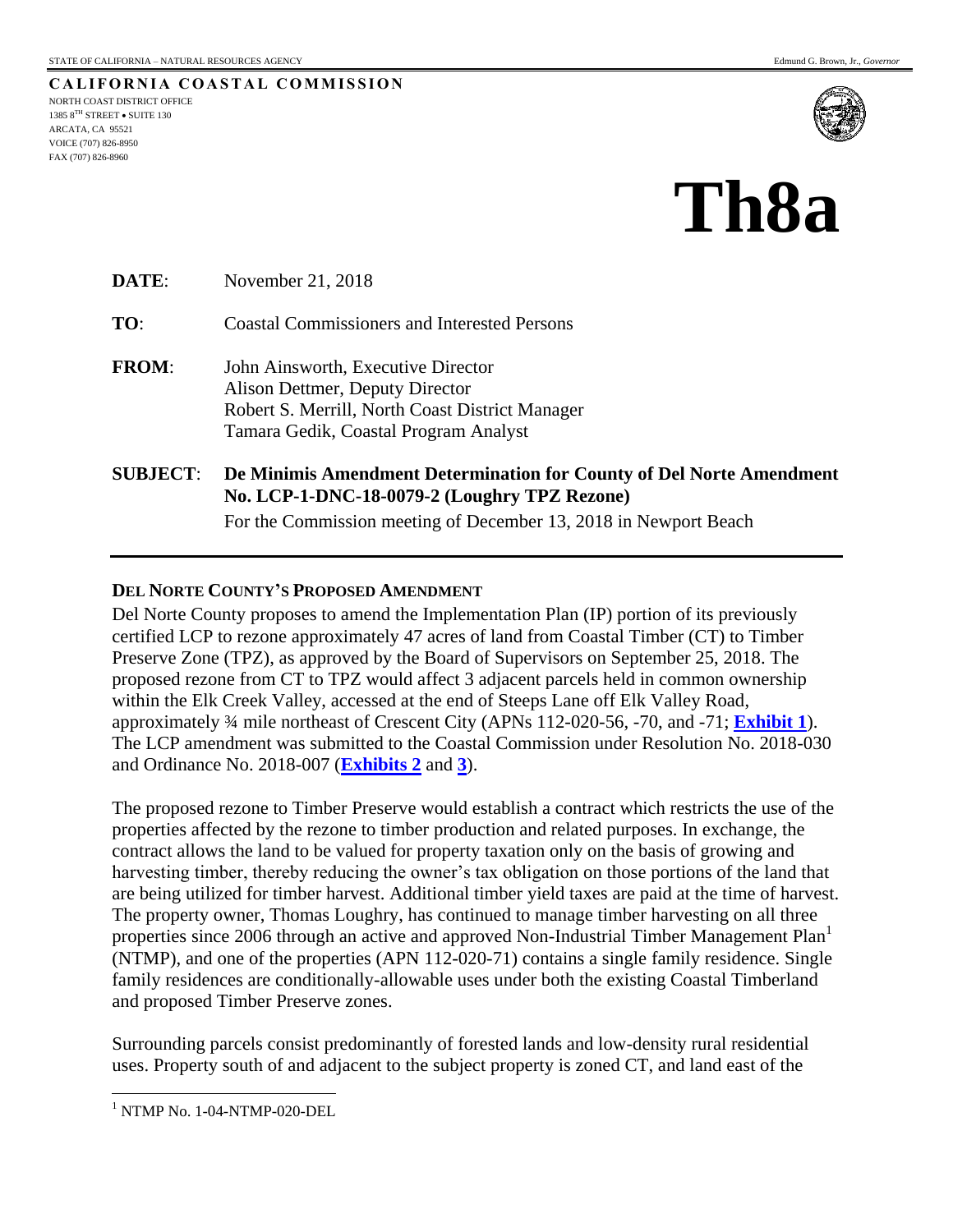subject property includes Agricultural (A-5) and Rural Residential Agriculture (RRA-2) zoning districts. Elk Creek is situated on property west of the subject site, on wholly undeveloped lands designated within a General Resource Conservation Area district (RCA-1).

The Del Norte County certified LCP establishes five basic criteria that must be satisfied to rezone property to TPZ. Specifically Del Norte County Code (DNCC) Section 21.13.50 requires an applicant requesting rezoning to TPZ to satisfy the following requirements:

- A. Provide a map showing the legal description of the assessor's parcels numbers (APNs) of property desired to be rezoned;
- B. A plan for forest management must be prepared or approved as to content for the property by a Registered Professional Forester. Such plan shall provide for the eventual harvest of timber within a reasonable period of time as determined by the preparer of the plan;
- C. The parcel shall currently meet the timber stocking standards as set forth in Section 4561 of the Public Resources Code and the Forest Practice Rules adopted by the State Board of Forestry for the district in which the parcel is located...
- D. The land to be rezoned shall be in the ownership of one person as defined in Section 38106 of the Revenue and Taxation Code, and shall be comprised of single or contiguous parcels which constitute twenty (20) acres or more in size; and
- E. The land shall be Timber Site IV or better.

Del Norte County has transmitted evidence that the five criteria have been met for the proposed rezone. The property owner has submitted the necessary assessor's parcel map showing the legal description of the APNs to be rezoned. In addition, the subject properties are already actively managed under an approved NTMP, as described above. The property owner has also provided evidence in the form of a registered professional forester's report dated February 13, 2018 and California Department of Fire and Forestry Protection ("CalFire") inspection and stocking reports from August 2017 demonstrating that the property affected under the existing NTMP: (a) has been recently harvested, (b) exceeds minimum stocking standards, and (c) is classified as Site Class IV or better in all areas. Lastly, the proposal would rezone three contiguous parcels that collectively comprise 47 acres.

# **DE MINIMIS LCP AMENDMENT DETERMINATION**

Pursuant to Coastal Act Section 30514(d), the Executive Director may determine that a proposed LCP amendment is "de minimis." In order to qualify as a de minimis amendment, the amendment must meet the following three criteria:

- 1. The Executive Director determines that the proposed amendment would have no impact either individually or cumulatively, on coastal resources, and that it is consistent with the policies of Chapter 3;
- 2. The local government provides public notice of the proposed amendment at least 21 days prior to submitting the amendment to the Commission, by one of the following methods: posting on-site and offsite in the affected area, newspaper publication, or direct mailing to owners and occupants of contiguous property; and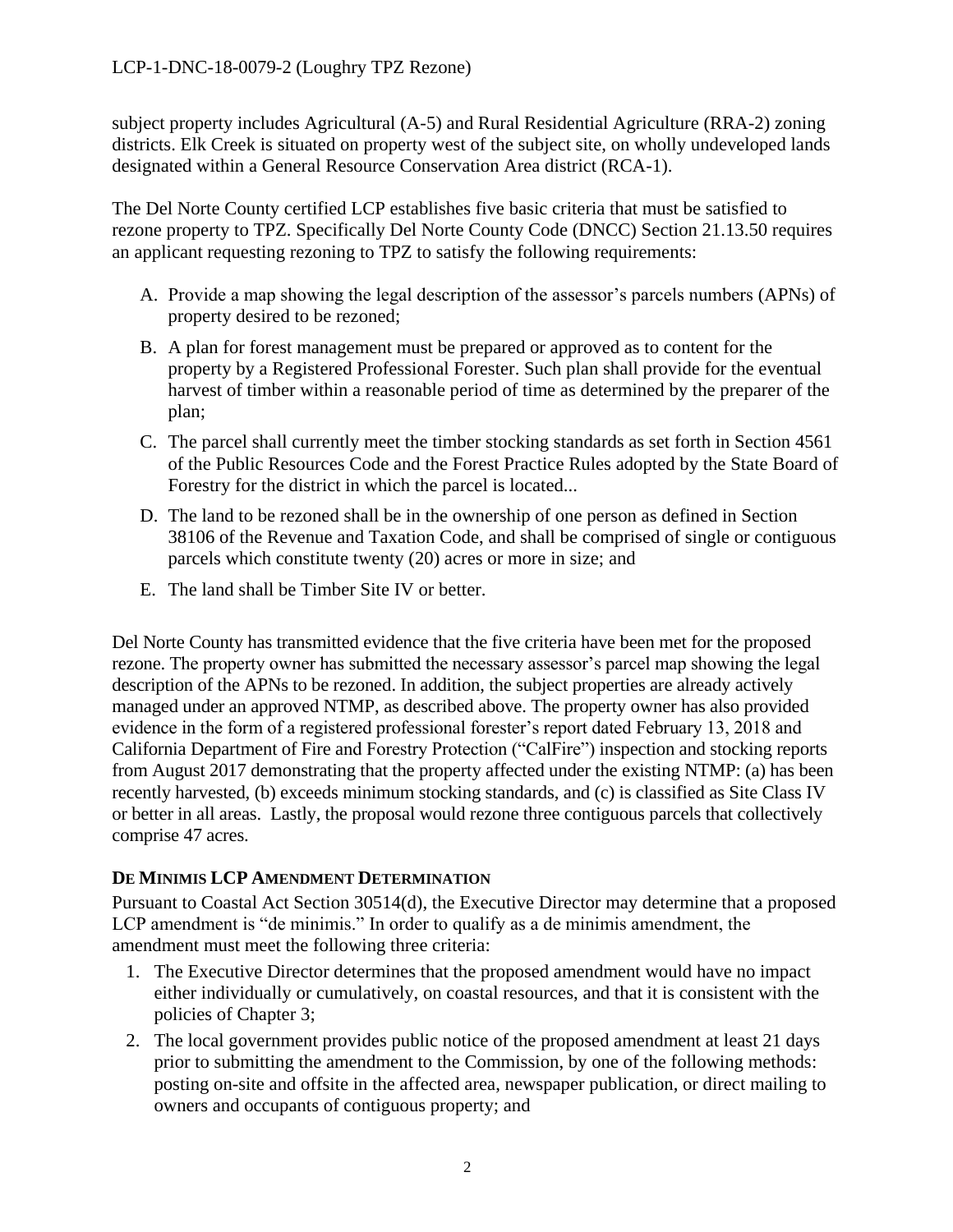3. The amendment does not propose any change in use of land or water or allowable use of property.

If the Executive Director determines that an amendment is de minimis, that determination must be reported to the Commission. If three or more Commissioners object to the de minimis determination, the amendment shall be set for public hearing. If three or more commissioners do not object to the de minimis determination, the amendment will be deemed approved, and will become part of the certified LCP 10 days after the date of the Commission meeting (in this case, the effective date would be December 22, 2018).

**The purpose of this notice is to advise interested parties of the Executive Director's determination that the proposed LCP amendment is de minimis.** Each of the de minimis criteria is discussed briefly below:

- **1. No impact to coastal resources and consistency with Chapter 3 of the Coastal Act:** No development, changes of use, or changes in the intensity of use are proposed in association with the rezone request. The parcels have been actively managed for timber harvest since 2006 under an approved Non-Industrial Timber Management Plan (NTMP) that has been in effect since 2004. Section 30243 of the Coastal Act requires in applicable part that the "longterm productivity of soils and timberlands be protected." The proposed Timber Preserve Zone is intended to encourage timberland production by requiring property owners who request the zoning to enter into a contract that restricts the use of the properties affected by the rezone to timber production and related purposes. In exchange, the contract allows the land to be valued for property taxation only on the basis of growing and harvesting timber, thereby reducing the owner's tax obligation on those portions of the land that are being utilized for timber harvest. Additional timber yield taxes are paid at the time of harvest. Conversion of lands designated TPZ to other than forestry use is subject to review by CalFire. The proposed amendment also does not affect coastal development permitting requirements. Thus, the proposed amendment will protect the timberlands of the site from conversion to other uses consistent with Section 30243. Therefore, the proposed amendment will not have an impact either individually or cumulatively on coastal resources and is consistent with the policies of Chapter 3 of the Coastal Act.
- **2. Provision of public notice:** A newspaper publication notice was printed in The Triplicate, a daily newspaper of general circulation in Crescent City, on May 26, 2018 for the Planning Commission hearing (held on June 6, 2018). For the Board of Supervisors hearing (held on September 11, 2018), the Notice of Public Hearing was mailed on September 1, 2018 to the owners and occupants of the contiguous properties surrounding the three parcels affected by the rezone, in addition to posting the notice on the County's website. Commission staff received the amendment application on October 17, 2018, thus satisfying the 21-day noticing requirement under Coastal Act §30514(d)(1)(A). In compliance with Coastal Act §30514(d)(1)(A), both notices contained a brief description of the proposed amendment, specified the dates and places where comments would be accepted on the proposed amendment (i.e. the dates and places of the public hearings), and stated where additional information about the rezone would be available for public review. The newspaper notices also meet the requirements of Coastal Act §30514(d)(1)(A)(i), which requires that newspaper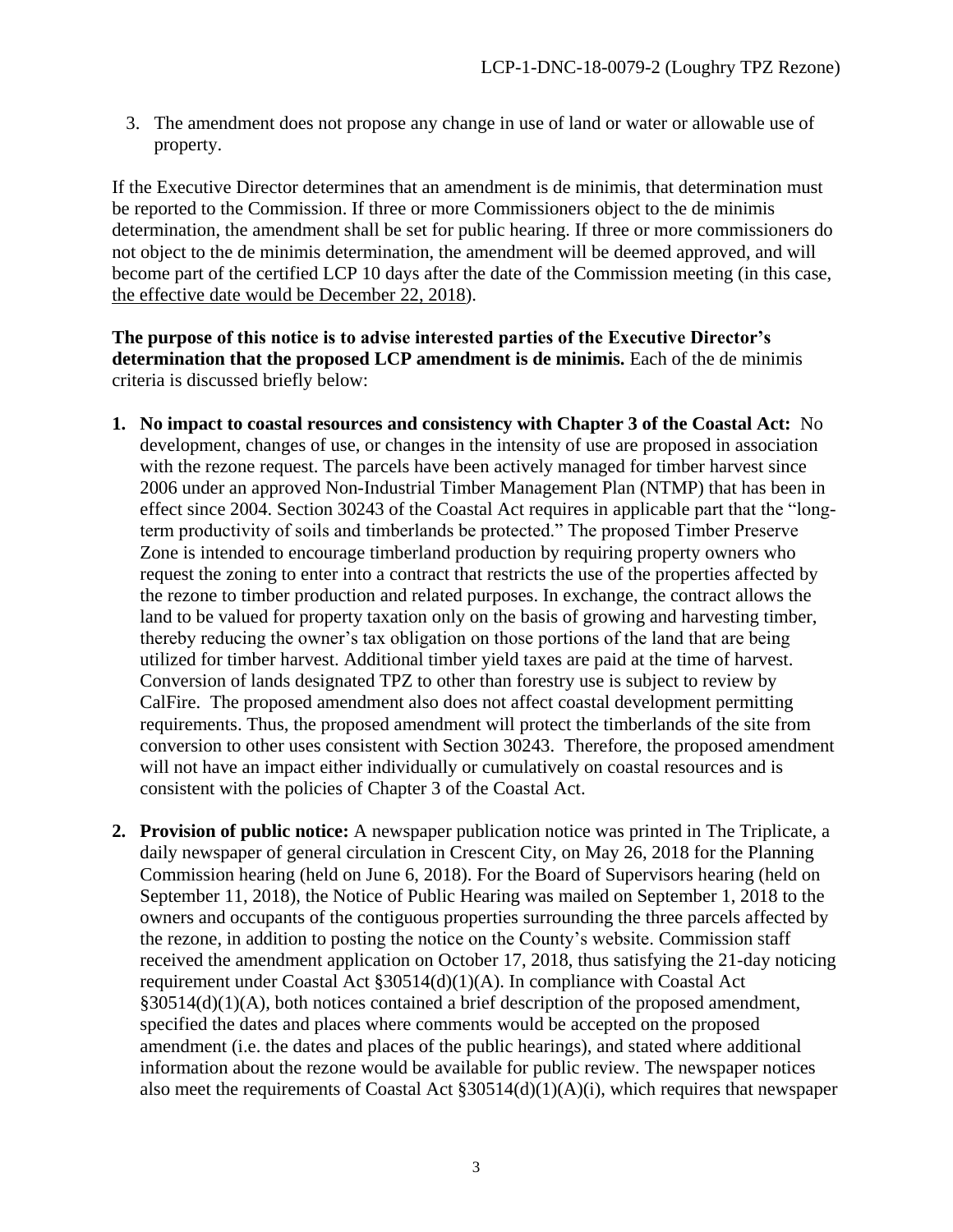notice shall be published at least once in a newspaper of general circulation in the area affected by the proposed amendment.

**3. No change in use of land or allowable use of property:** The current land use designation of Timberlands would remain unchanged. Furthermore, the TPZ zoning district designation conforms to and is adequate to carry out the Timberlands land use designation, as demonstrated by the "Land Use Plan and Zoning Map Consistency Matrix" included as Table A in the County's LCP. The amendment also does not affect the allowable permitted or conditional uses or development standards in any land use designation or zoning district. The rezone from CT to TPZ would not modify the permitted uses on the property and would continue to restrict principal permitted uses to those compatible with the growing and harvesting of timber. The eight accessory uses allowable on CT-zoned lands as specified in Del Norte County Code Section 21.14.020 consist of the same compatible uses for the growing and harvesting of timber as those specified in Del Norte County Code Section  $21.13.040(A)^2$  as allowable on TPZ-zoned lands. The same uses are permitted with a conditional use permit for both zones as specified in DNCC Sections 21.14.30 and 21.13.30, respectively.<sup>3</sup> Development as defined in section 30106 of the Coastal Act will continue to require a CDP and be subject to the development policies of the certified LCP.

## **CALIFORNIA ENVIRONMENTAL QUALITY ACT (CEQA)**

 $\overline{a}$ 

Del Norte County, acting as lead CEQA agency, prepared an initial study for the rezoning that resulted in adoption of a Negative Declaration (State Clearinghouse No. 2018042071).

As set forth in section 21080.9 of the California Public Resources Code, CEQA exempts local government from the requirement of preparing an environmental impact report (EIR) in connection with its activities and approvals necessary for the preparation and adoption of a local coastal program. Therefore, local governments are not required to prepare an EIR in support of their proposed LCP amendments, although the Commission can and does use any environmental information that the local government submits in support of its proposed LCP amendments. Instead, the CEQA responsibilities are assigned to the Coastal Commission. The Commission's LCP review and approval program has been certified by the Resources Agency as being the functional equivalent of the environmental review required by CEQA, pursuant to CEQA Section 21080.5. Therefore the Commission is relieved of the responsibility to prepare an EIR for each LCP.

<sup>&</sup>lt;sup>2</sup> DNC Code Sections 21.13.040(A) and 21.14.020 list the following accessory uses for both TPZ-zoned and CTzoned lands, respectively: (1) Management for watershed; (2) Management for fish and wildlife habitat; (3) A use integrally related to the growing, harvesting and processing of forest products, including but not limited to roads, log landings, and log storage area (portable chippers and portable sawmills are considered a part of "processing"); (4) The erection, construction, alteration or maintenance of gas, electric, water or communication transmission facilities; (5) Grazing and uses accessory to grazing; (6) Mineral extraction subject to the requirements of Chapter 7.36; (7) Temporary labor camps, less than one year in duration, accessory to timber harvesting or planting operations; and (8) Recreational use of the land for any of the following: walking, hiking, picnicking, swimming, boating, fishing, hunting and skiing.

<sup>3</sup> Uses subject to a conditional use in both the CT and TPZ zones include the following: (A) Timber products processing plants, (B) Public camps, public stables and similar recreational uses, not including recreational vehicle parks or mobile home parks; and (C) Single-family dwelling, mobile home or a manufactured home and normal accessory uses and structures for owner or caretaker.